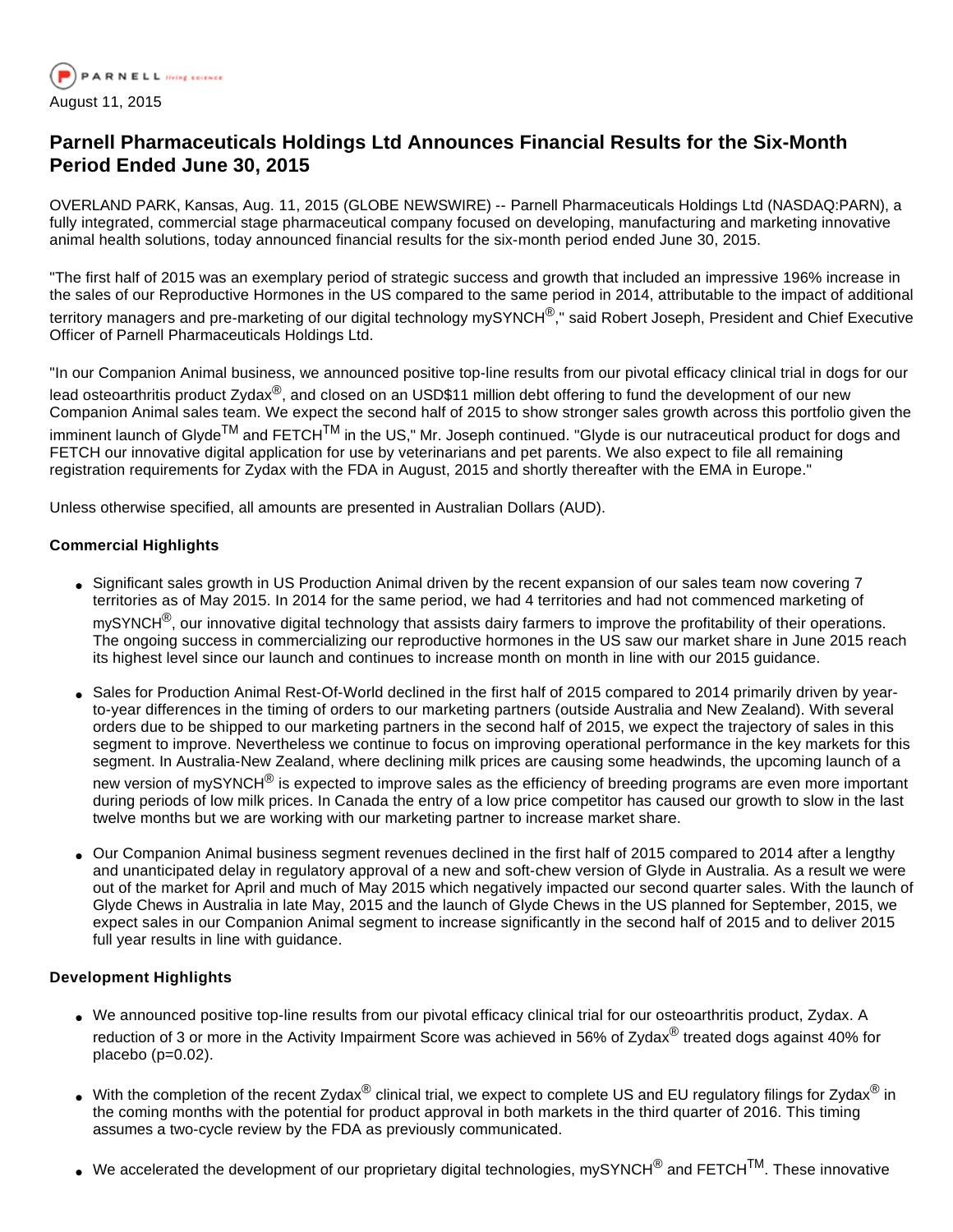digital tools are designed to support and expand sales of our reproductive hormones and osteoarthritis products, respectively. We believe our digital technologies are a key element of our commercial success, coupling best-in-class medicines with leading technology applications to create fundamental differentiation in our customer offering.

## **Corporate Highlights:**

- We held our inaugural Investor Day in New York presenting results from an array of clinical and laboratory trials for Zydax; regulatory and commercialization plans as well as an update on our product pipeline development.
- We secured a non-dilutive USD \$11 million term loan to fund the establishment of a Companion Animal sales and marketing team in the US in anticipation of the launch of Glyde and Zydax.
- We appointed a new Independent Director, Peter Croden, to the Board of Directors. Mr Croden is the former President of the Worldwide Business for Pharmacia & Upjohn Animal Health, where he oversaw the fastest growing company in the industry. Mr. Croden also previously held the position of President of Upjohn Canada, before which he resided and worked in Germany for 6 years as Regional Marketing Manager for Europe.
- We continued to expand our operations having now added 62 new personnel globally since our IPO in June 2014. Recent key senior appointments include Senior Vice-President of Finance, Vice President of Global Marketing and Vice President of Digital Technologies. To accommodate our expansion, we also exercised an option to increase our leased office space in Overland Park, Kansas.

#### **Guidance**

Sales of Reproductive Hormones in the US are expected to maintain strong growth in the second half of 2015 compared to 2014 with the ongoing expansion of the US Production Animal sales team and the roll-out of mySYNCH® in Q3, 2015. The resulting increase in customer demand is anticipated to translate into a near tripling of sales for 2015 compared to 2014.

Companion Animal sales are expected to show strong double-digit growth in the second half of 2015 driven by the launch of Glyde Chews in the US in September, 2015, the introduction of the latest version of our FETCH digital technology in both the US and Australia and increasing sales of newly launched Glyde Chews in Australia (first marketed in May, 2015).

#### Anticipated Milestones in 2015:

We expect to file the full registration dossiers for Zydax<sup>®</sup> for use in dogs, in the US and EU, to advance our product pipeline candidates, and to actively pursue business development opportunities. Specifically we expect to:

- Launch GlydeChews and FETCH in the US through a newly appointed 40-person national sales team calling on 12,000 Companion Animal veterinary clinics;
- Commence clinical trials to support the extension of our Zydax $^{\circledR}$  franchise to Cats and Horses in maior markets
- Commence a new, innovative canine clinical trial designed to demonstrate the durability of improvement in Activity Impairment Scores after treatment with Zydax® in dogs to enhance our regulatory filings and commercialization activities;
- Report full study results for PROCEPT<sup>TM</sup> (our novel cattle breeding program);
- Commence development of clinical trial materials for PAR121 and PAR122;
- Commence formulation development studies for PAR081;
- Advance discussions regarding the appointment of a marketing partner for Zydax and Glyde for Europe, Asia and Latin America;
- Advance discussions relating to our first contract manufacturing agreement;
- Reach agreement on at least one in-licensing deal for a Companion Animal product.

# **Financial Results (for the six-month period ended June 30, 2015)**

#### Revenue

Total Revenues increased by \$0.2 million, or 5%, to \$4.9 million for the six months ended June 30, 2015 compared to \$4.7 million in the same period in 2014.

Our operating segments performed as follows:

• Production Animal - US: Sales for the six months ended June 30, 2015 increased by approximately \$2.0 million, or 196%, to \$3.0 million, compared to the same period in 2014.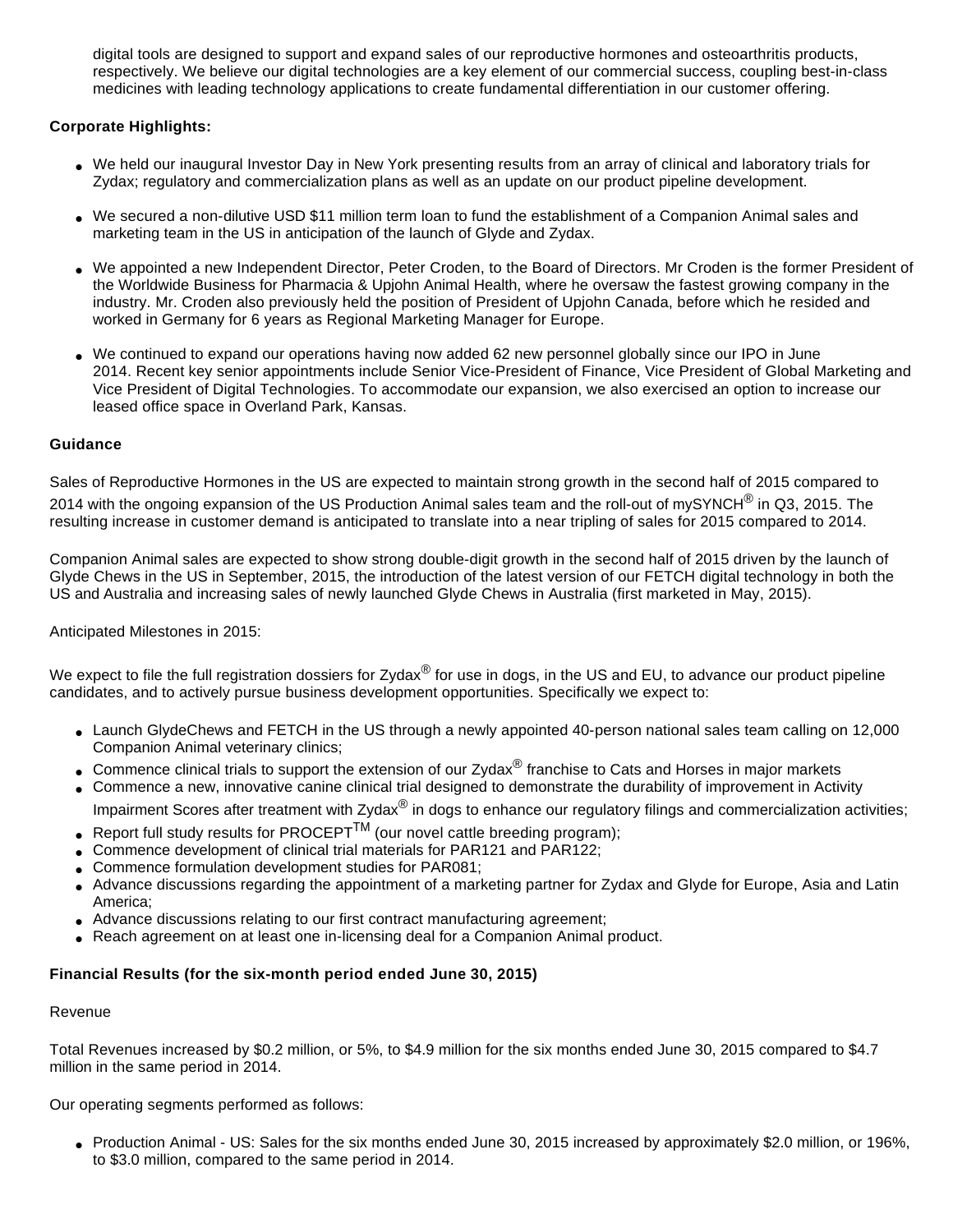- Production Animal Rest of World (ROW): Sales for the six months ended June 30, 2015 decreased by approximately \$1.5 million, or 51%, compared to the same period in 2014.
- Companion Animal: Sales for the six months ended June 30, 2015 decreased by approximately \$0.3 million, or 32%, to \$0.6 million, compared to the same period in 2014.
- We did not undertake contract manufacturing in 2015 or 2014; however, we are actively pursuing revenue-generating opportunities that could commence in 2016, taking advantage of the large amount of available production capacity in our FDA-, and now EMA-, inspected sterile manufacturing facility.

Cost of Sales decreased to \$3.1 million for the six months ended June 30, 2015, from \$3.4 million in the same period in 2014 primarily due to year-on-year product mix variation as our higher margin US Production Animal business continued to grow rapidly. As a result our gross margin, using Cost of Goods Sold - Product, improved to 84% compared to 81% for the same period in 2014.

Selling and marketing expenses increased \$1.0 million, or 40%, for the six months ended June 30, 2015 compared to the same period in 2014 as a result of the expansion of our US commercial presence in both Production Animal and Companion Animal business segments.

Regulatory and R&D expenses increased by 5.8% for the six months ended June 30, 2015 compared to the same period in 2014, primarily from additional staffing to support our new product filings.

Administration expenses increased \$2.3 million, or 81%, for the six months ended June 30, 2015, compared to the same period in 2014, as a result of increased staffing and external costs to support a substantially larger Commercial and R&D organization in the US; increased compliance, regulatory and statutory costs associated with being a public company since June 2014; and shared-based compensation related to stock options and restricted share units issued for the first time to employees and directors during the first half of 2015.

Finance costs and Net foreign exchange losses on borrowings decreased \$6.3 million, or 95%, for the six months ended June 30, 2015 compared to the same period in 2014. Finance costs decreased in 2015 predominately due to the pay down of our previously held \$25 million senior debt facility. This facility was in place in the first six months of 2014 but was repaid from the proceeds of our initial public offering, or IPO, in June 2014. Further, non-recurring expenses of \$0.3 million in 2014 were associated with our IPO.

Other Income increased \$3.5 million, or 274%, in the six months ended June 30, 2015 compared to the six months ended June 30, 2014. The increase was primarily driven by management's reassessment of contingent provisions associated with supplier obligations. As of June 30, 2015, management made the determination that the obligations no longer met the criteria of a provision, resulting in \$2.6 million (2014: \$Nil) being recorded in Other Income. At June 30, 2015 several further items of Other Income were recorded as follows : \$0.4 million (2014: \$Nil) in government grants from the Kansas Department of Commerce; \$0.3 million (\$2014: \$0.2 million) as part of research and development expenditures in Australia; and foreign exchange gains of approximately \$1.5 million (2014: \$1.0 million).

As a result, Net loss after tax for the six months ended June 30, 2015 improved by \$9.9 million to a loss of \$3.0 million compared to a \$12.9 million loss for the same period in 2014.

Net loss per weighted-average share was \$0.22 for the six-months ended June 30, 2015 compared to a \$1.54 per share loss for the same period in 2014.

At June 30, 2015 Parnell held cash and cash equivalents of \$18.0 million compared to \$15.8 million at December 31, 2014.

#### **Conference Call Information:**

Management will host a conference call on August 11, 2015 at 8:00 a.m. ET to discuss financial results. Investors and analysts may access the conference call by dialing (877) 244-6184 (US/Canada) or (920) 663-6271 (International) and using the conference ID# 98357752.

A telephone replay will be available for one week following the call by dialing (855) 859-2056 (US/domestic) and (404) 537- 3406 using the conference ID# 98357752.

#### **About Parnell**

Parnell (NASDAQ:PARN) is a fully integrated pharmaceutical company focused on developing, manufacturing and commercializing innovative animal health solutions. Parnell currently markets five products for companion animals and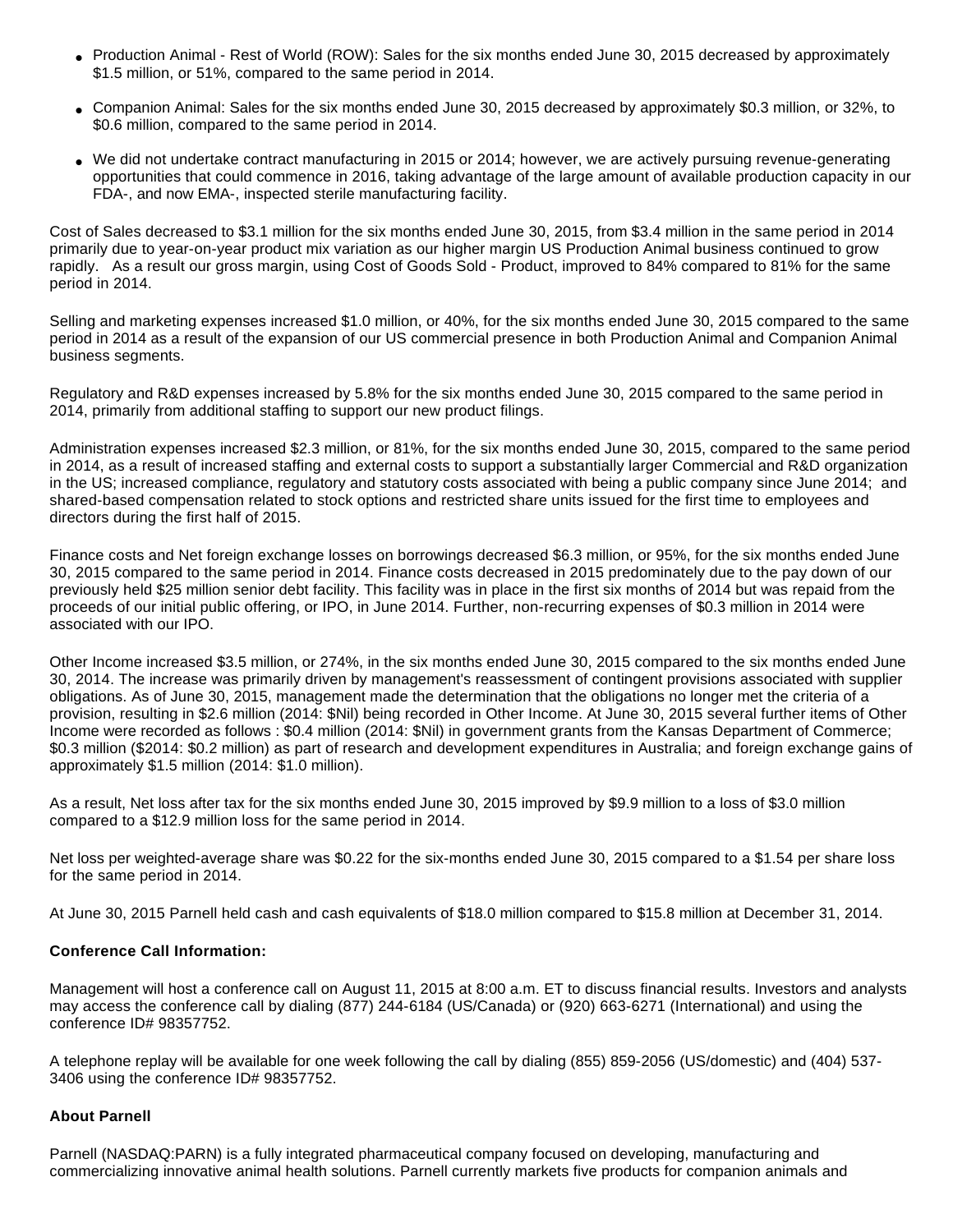production animals in 14 countries and augments its pharmaceutical products with proprietary software platforms - FETCH<sup>TM</sup> and mySYNCH<sup>®</sup>. These innovative technology solutions are designed to enhance the quality of life and/or performance of animals, while driving customers' operational efficiency and profitability. Parnell distinguishes itself in the industry by providing value-added solutions that position the Company as a true partner to their customers.

For more information on the company and its products, please visit [www.parnell.com](http://www.globenewswire.com/newsroom/ctr?d=10145450&l=31&a=www.parnell.com&u=http%3A%2F%2Fwww.parnell.com%2F).

### **Cautionary Note Regarding Forward-Looking Statements**

This press release contains forward-looking statements and information within the meaning of the U.S. Private Securities Litigation Reform Act of 1995. Words such as "may," "anticipate," "estimate," "expects," "projects," "intends," "plans," "develops," "believes," and words and terms of similar substance used in connection with any discussion of future operating or financial performance identify forward-looking statements. Forward-looking statements represent management's present judgment regarding future events and are subject to a number of risks and uncertainties that could cause actual results to differ materially from those described in the forward-looking statements. These risks include, but are not limited to, risks and uncertainties regarding Parnell's research and development activities, its ability to conduct clinical trials of product candidates and the results of such trials, as well as risks and uncertainties relating to litigation, government regulation, economic conditions, markets, products, competition, intellectual property, services and prices, key employees, future capital needs, dependence on third parties, and other factors, including those described in Parnell's Annual Report on Form 20-F filed with the Securities and Exchange Commission, or SEC, on September 15, 2014, along with its other reports filed with the SEC. In light of these assumptions, risks, and uncertainties, the results and events discussed in any forward-looking statements contained in this press release might not occur. Investors are cautioned not to place undue reliance on the forward-looking statements, which speak only as of the date of this press release. Parnell is under no obligation, and expressly disclaims any obligation, to update or alter any forward-looking statements, whether as a result of new information, future events, or otherwise.

## **Consolidated Balance Sheets (Unaudited)**

|                                  | <b>June 30,</b> | December 31, |
|----------------------------------|-----------------|--------------|
|                                  | 2015            | 2014         |
| <b>ASSETS</b>                    | <b>AUD\$</b>    | AUD\$        |
| <b>CURRENT ASSETS</b>            |                 |              |
| Cash and cash equivalents        | 17,987,641      | 15,819,418   |
| Trade and other receivables      | 5,080,171       | 4,825,193    |
| Inventories                      | 3,058,885       | 2,755,956    |
| Prepayments                      | 386,344         | 470,568      |
| TOTAL CURRENT ASSETS             | 26,513,041      | 23,871,135   |
| <b>NONCURRENT ASSETS</b>         |                 |              |
| Trade and other receivables      | 64,620          | 50,184       |
| Property, plant and equipment    | 12,039,225      | 11,899,006   |
| Intangible assets                | 14,368,468      | 12,419,614   |
| TOTAL NONCURRENT ASSETS          | 26,472,313      | 24,368,804   |
| <b>TOTAL ASSETS</b>              | 52,985,354      | 48,239,939   |
| <b>LIABILITIES</b>               |                 |              |
| <b>CURRENT LIABILITIES</b>       |                 |              |
| Trade and other payables         | 4,078,785       | 8,614,034    |
| <b>Borrowings</b>                | 2,983,679       | 4,590,483    |
| Provision for employee benefits  | 456,476         | 379,558      |
| <b>TOTAL CURRENT LIABILITIES</b> | 7,518,940       | 13,584,075   |
| NONCURRENT LIABILITIES           |                 |              |
| <b>Borrowings</b>                | 13,596,904      |              |
|                                  |                 |              |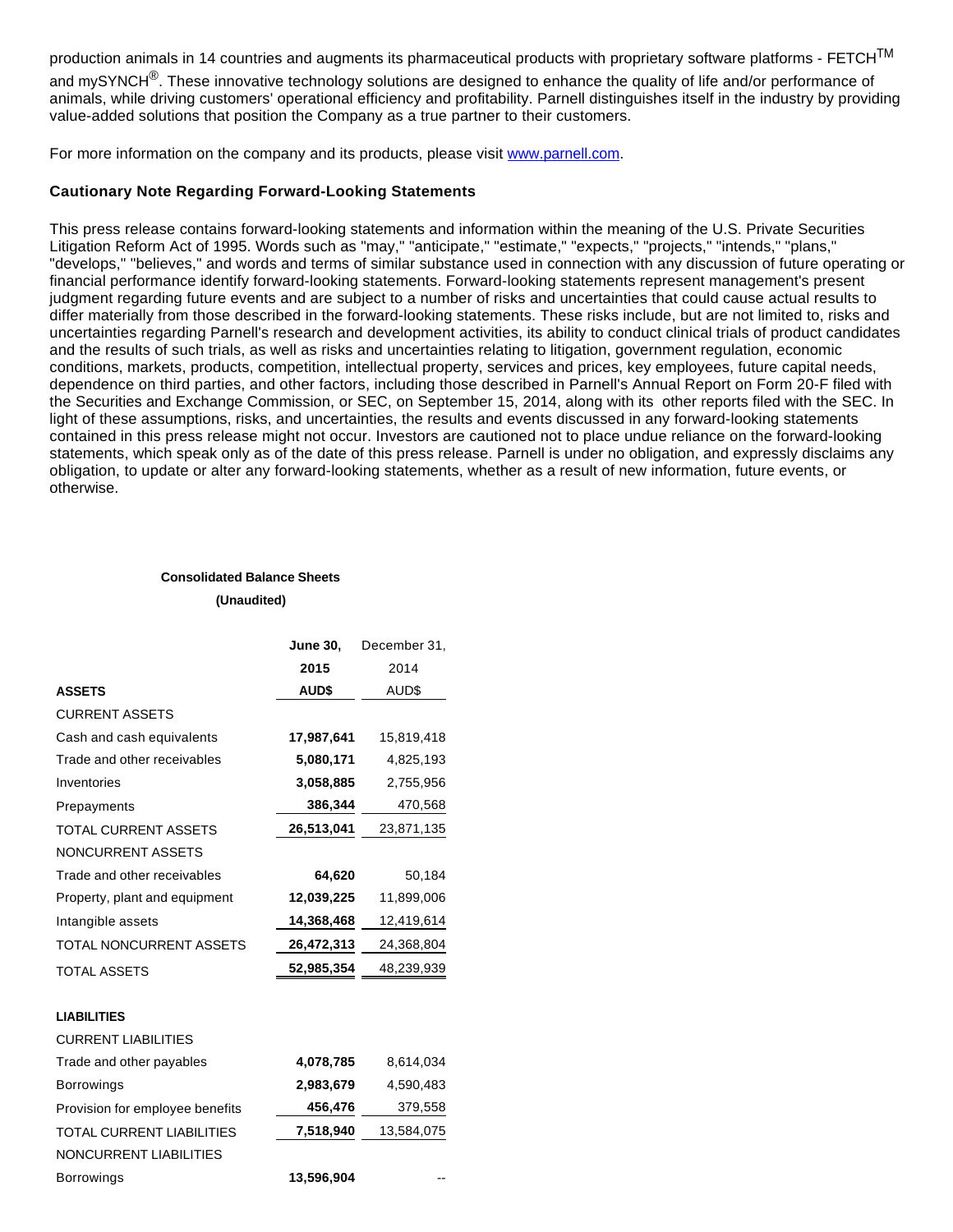| Provision for employee benefits  | 118,719      | 74,364         |
|----------------------------------|--------------|----------------|
| Other                            | 859,380      | 668,037        |
| TOTAL NONCURRENT LIABILITIES     | 14,575,003   | 742,401        |
| <b>TOTAL LIABILITIES</b>         | 22,093,943   | 14,326,476     |
| <b>NET ASSETS</b>                | 30,891,411   | 33,913,463     |
| <b>EQUITY</b>                    |              |                |
| Ordinary shares                  | 55,343,451   | 55,343,451     |
| Share-based compensation reserve | 772,056      |                |
| Reserves                         | (2,393,699)  | (1,585,035)    |
| Accumulated losses               | (22,830,397) | (19, 844, 953) |
| <b>TOTAL EQUITY</b>              | 30,891,411   | 33,913,463     |

# **Parnell Pharmaceuticals Holdings Ltd Consolidated Statements of Comprehensive Loss (Unaudited)**

|                                           | For the Six-Months Ended June 30, |               |
|-------------------------------------------|-----------------------------------|---------------|
|                                           | 2015<br><b>AUD\$</b>              | 2014<br>AUD\$ |
| Revenue                                   | 4,927,965                         | 4,698,606     |
| Other income                              | 4,742,229                         | 1,267,735     |
| Cost of goods sold                        | (3, 140, 067)                     | (3,420,111)   |
| Selling and marketing expenses            | (3,431,718)                       | (2,455,352)   |
| Regulatory and R&D expenses               | (564, 904)                        | (534, 211)    |
| Administration expenses                   | (5, 165, 879)                     | (2,848,533)   |
| Net foreign exchange losses on borrowings |                                   | (1,021,927)   |
| Finance costs                             | (350,964)                         | (5,622,633)   |
| Loss before income tax                    | (2,983,338)                       | (9,936,426)   |
| Income tax expense                        | (2,106)                           | (2,980,412)   |
| Loss for the period                       | (2,985,444)                       | (12,916,838)  |

#### **Other comprehensive (loss)/profit, net of income tax**

**Items that will be reclassified subsequently to profit or loss**

| Foreign currency translation                                 | (808, 664)  | 161,914        |
|--------------------------------------------------------------|-------------|----------------|
| Other comprehensive (loss)/profit for the period, net of tax | (808, 664)  | 161,914        |
| Total comprehensive loss for the period                      | (3,794,108) | (12, 754, 924) |
|                                                              |             |                |
| Net loss per weighted-average share                          | <b>AUDS</b> | AUD\$          |

| Net loss attributable to common stockholders, Basic and diluted | (0.22) | (1.54) |
|-----------------------------------------------------------------|--------|--------|
|                                                                 |        |        |

CONTACT: For more information, contact:

Parnell Pharmaceuticals Holdings

Robert Joseph, 913-274-2100

[robert.joseph@parnell.com](mailto:robert.joseph@parnell.com)